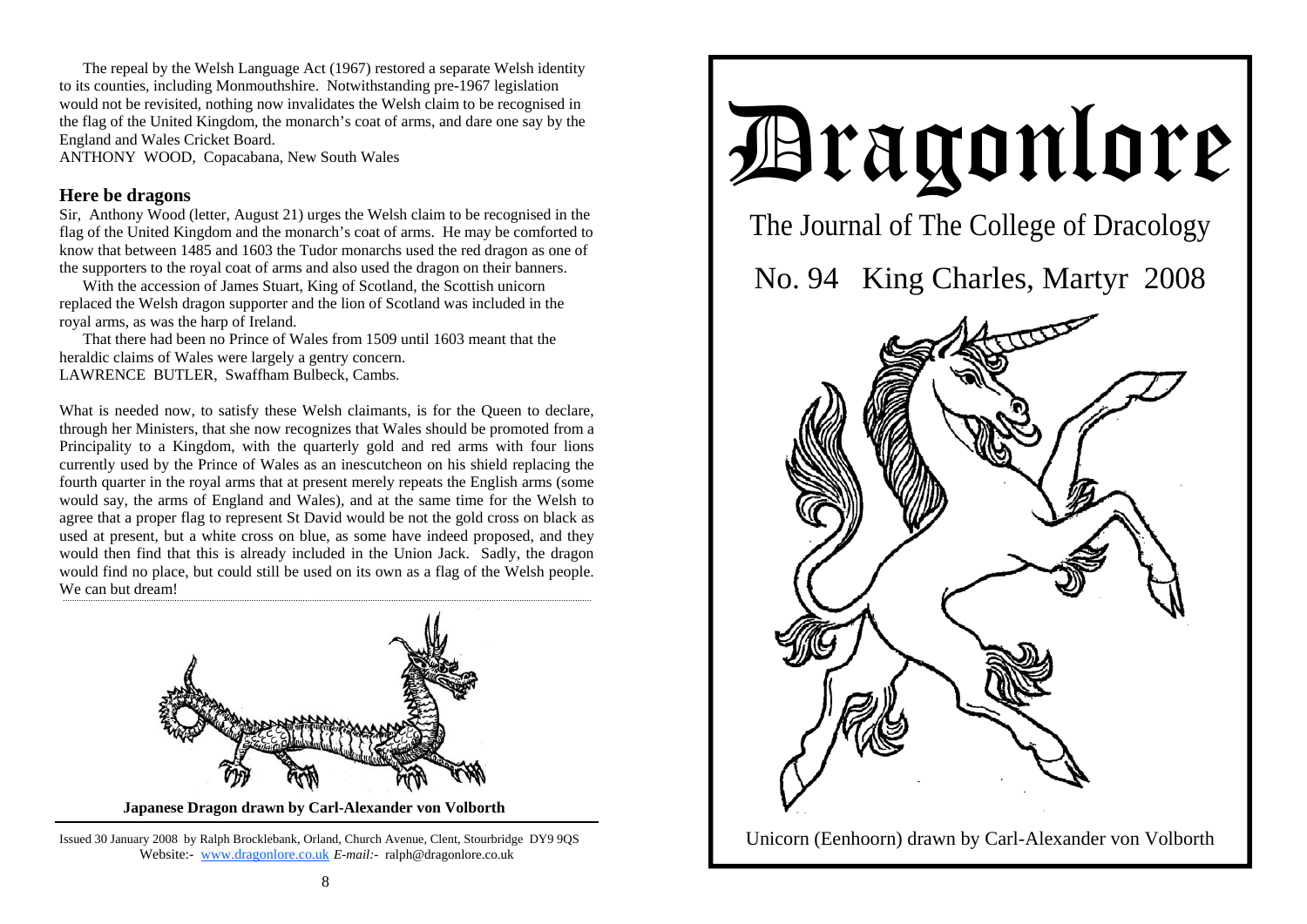

**The College of Dracology for the Study of Fabulous Beasts** 

We thank all those members who have sent stamps to help with the postage. Such generous assistance is very much appreciated.

"King Charles walked and talked half an hour after his head was cut off." This tantalizing childhood teaser was solved by putting a full stop after "talked" and a comma after "after." The actual date this occurred was 30 January 1649, an event that led to many years of Puritanical Commonwealth rule which became increasingly unpopular and was eventually followed by the Restoration. After that, King Charles was recognized in some quarters as a Martyr and even as a Saint, celebrated each year on the date of his beheading. The Stuarts had, of course, replaced the Tudor Dragon in the Royal Coat of Arms with a Unicorn – one fabulous beast in place of another – but today there is a clamour to represent Wales once more in the National Flag, the Royal Arms and the Royal Standard, and it is to be hoped that if this were done, it were done tactfully. No Welsh Dragon plonked down in the Union Jack, please! (More about this later!)

The picture on the cover is taken from the artist's latest production, *Fabelwezens uit mythen, sagen, folklore en de heraldiek* (Wijnegem, Belgium 2007), a handy booklet published by another of our dracologists, Marc Van de Cruys, under his imprint Homunculus. It contains 135 pictures of fabulous beasts and beings, three of them in colour, and though the brief foreword and introduction and the captions are all in Flemish, most of them are quite easy to comprehend. *Dragonlore* is mentioned in the bibliography of 36 items, several of which we have reviewed here, and quite a few of the creatures depicted have already appeared in our pages, for instance, the Hippogriff, the Catoblepas, one of a number of different Basilisks, and amongst Carl-Alexander's own inventions, the Swinehorn, the South American Hippocondor and the North American Grizzly Owl. No doubt more will appear in future. For a further taste, here are his Wyvern and Salamander :-





**Megan Tait, Dracologist,** has e-mailed some fruits of her researches, including some pictures of a pair of handsome blue dragons with gilded highlights decorating an alleyway entrance near Lady Stair's Close in Edinburgh's Royal Mile (*below*), and a fierce creature taken from a computer game called "World of Warcraft" that was labelled a "wyvern" but which she thinks may have been a manticore.



**David Vaudrey** sent a whole bundle of stuff, including pictures and plans of the International Dragon class sailing boat (which he used to sail), cuttings from Letters to the Editor of *The Times* about Welsh Dragons (see below), another cutting showing the Qing Dynasty vase (see above), a stunning coloured picture of a ceremonial Chinese Dragon from the journal *Professional Engineering* (highlighting an article on doing business with China!), and a copy of pages from *Motley Heraldry* by Wilfrid Scott-Giles, some of which we saw in No 60.

 These two letters to The Times are worth quoting in full, the first from 21 August 2007 and the next from 23 August, even though we do not have the one from 18 August that is referred to by the first writer.

#### **Where be dragons**

Sir, The Red Dragon of Maxim Wletic (383) is the oldest national flag in Europe and was, some say, carried into battle by Cadwaladar in 641. Dewi Sant ( $6<sup>th</sup>$  century) as (former) Christian patron of Wales predates both England's St Edmund ( $9<sup>th</sup>$  century) and his Norman replacement St George. The annexation as aptly called by Denis Ayers (letters, August 18) began with the statute of Rhuddlan (1284), confirmed by the so-called Act of Union (1536) passed by the English Parliament without any Welsh representation, and was further cemented by the Wales and Berwick Act (1746).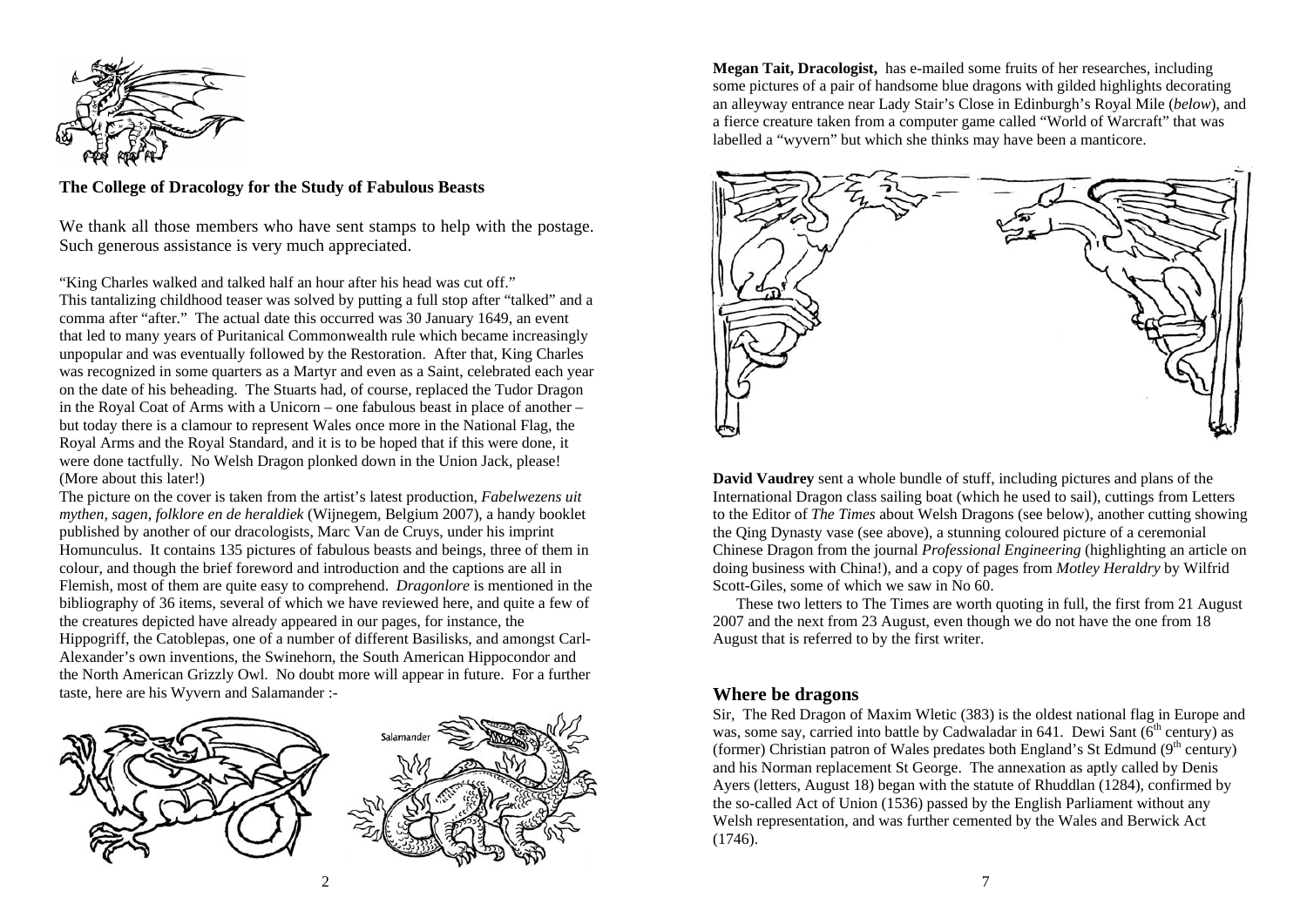**Angela Goschen** sent a picture of a relief carving from the Apollo Temple in Didima, Turkey, showing a pair of Griffins (*below*), although they would be called Opinicus in modern British heraldry, as their forelegs are undoubtedly leonine rather than aquiline; but why should we follow the whims of the Tudor heralds? There is no doubt that these particular creatures, and all similar ones from classical antiquity, were intended to be Griffins and should be recognized as such.



**Gregor Macaulay** sent some pictures of a Dragon decorating the façade of the Fire Station in Dunedin, New Zealand, which was built in the 1930s (*below*).



**Annie Robertson** gave us a splendid calendar for 2008 based on the *Dragonology* books, and also a packet of "Dragon" brand coffee beans from the Far East, which, although it had an authentic-looking Chinese Dragon pictured on the front, spoiled the effect by calling it the "Komodo Dragon Blend" – and we know that the giant lizard from Komodo is NOT A DRAGON ! (But the coffee was excellent, rich and mellow, with earthy undertones, according to the label.)

## **MORE ON THE UNICORN**

Although we saw Andrew Jamieson's illustration of the Unicorn on the cover of *Dragonlore No 14,* the accompanying essay by Margaret Young from Friar's *New Dictionary of Heraldry* has not appeared hitherto in these pages, so here it is, this time illustrated by Andrew's drawing of the badge of Scotland's **Unicorn Pursuivant of Arms** (blazoned as *A Unicorn couchant Argent gorged of a Coronet of four Fleurde-lis and four Crosses paty proper.* The



title of this officer of the Lyon Court was created after 1381, and was derived from the Scottish Royal badge and supporters.):

**Unicorn** The mystery and magic of the unicorn has been known to all civilizations; the stories and fables concerning it are without number. In the world of heraldry it became known as an elegant and beautiful animal, like a horse but with cloven feet, a lion' tail and a goat's beard, and a delicate spiralling horn on its forehead. To earlier civilizations it had been known with a different appearance, the flamboyant *ki-lin* of Chirin, and the *kirin* of Japan. In Arabia and Persia it was the *karkardanh,* sometimes a violent and blood-thirsty creature, sometimes more graceful. The mount which Alexander the Great tamed and called Bucephalus was said to be a *karkardanh.* 

In medieval times the unicorn became the symbol of Christ because of its purity and virtue. Besides these qualities it was believed to possess medicinal powers. The horn was an antidote to poison and no animal would drink from a pool until the unicorn had stirred the water with its horn, thus rendering innocuous any poison that a dragon or serpent had deposited therein. Powdered unicorn horn was used as a cure for many ills, and cups made from it were invaluable against poisoning.

 The unicorn appeared in many fine tapestries, such as 'The Hunt of the Unicorn' now in the Metropolitan Museum of Art in New York, and 'The lady and the Unicorn' in the Cluny Museum in Paris, in which the arms of the de Viste family appear.

 The unicorn does not appear to have been used in early heraldry, because it was considered too sacred, but from the fifteenth century has become increasingly popular. Appropriately the Society of Apothecaries in London has two golden unicorn supporters, and in Scotland unicorn supporters were adopted in the hope that their virtue an purity would be a strength to the country in her struggles against foes. MY

The Unicorn gets at least a mention in many an issue of *Dragonlore*, often with illustrations, but it is defined in the A-Z in No 11, with perhaps the most important discussions in Nos 14 and 40. The arms of the Society of Apothecaries will feature in the next issue, No 95.